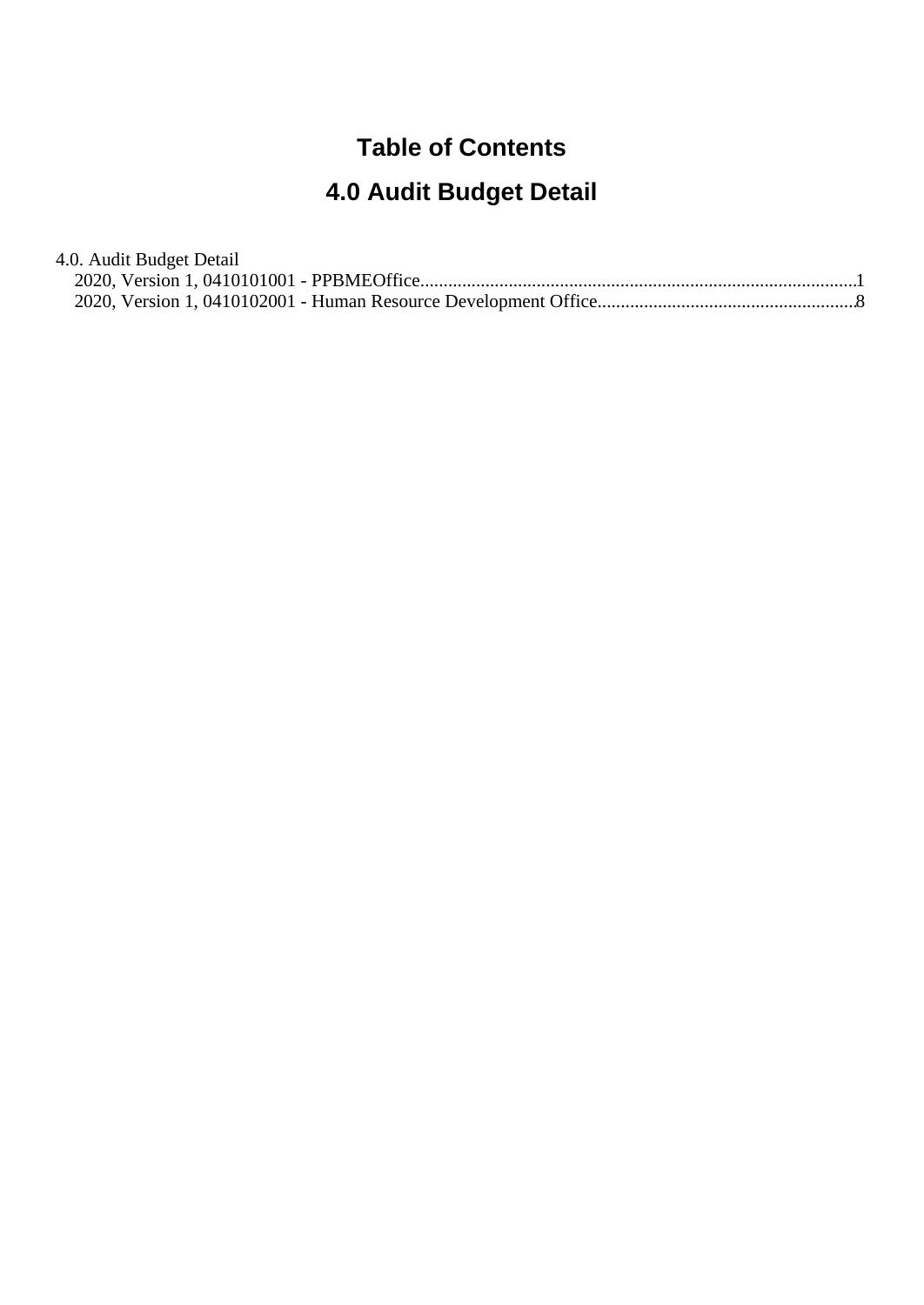<span id="page-1-0"></span>

| 0410101001 - PPBMEOffice                                  | 3,875,050 |
|-----------------------------------------------------------|-----------|
| 11001 - Central GoG & CF                                  | 3,875,050 |
| 640101 - Improve human capital development and management | 2,675,222 |
| 04101 - Management and Administration                     | 2,675,222 |
| 04101001 - General Administration                         | 2,185,222 |
| <b>Unspecified Project</b>                                | 2,185,222 |
| 085101 - Internal management of the organisation          | 875,722   |
| 22102 - Utilities                                         | 284,040   |
| 2210201 - Electricity charges                             | 200,000   |
| 2210202 - Water                                           | 10,000    |
| 2210203 - Telecommunications                              | 35,000    |
| 2210204 - Postal Charges                                  | 5,000     |
| 2210206 - Armed Guard and Security                        | 30,000    |
| 2210207 - Fire Fighting Accessories                       | 4,040     |
| 22103 - General Cleaning                                  | 30,600    |
| 2210301 - Cleaning Materials                              | 15,600    |
| 2210302 - Contract Cleaning Service Charges               | 15,000    |
| 22105 - Travel and Transport                              | 299,200   |
| 2210502 - Maintenance and Repairs - Official Vehicles     | 49,200    |
| 2210503 - Fuel and Lubricants - Official Vehicles         | 200,000   |
| 2210510 - Other Night allowances                          | 30,000    |
| 2210511 - Local travel cost                               | 20,000    |
| 22106 - Repairs and Maintenance                           | 50,000    |
| 2210606 - Maintenance of General Equipment                | 50,000    |
| 22107 - Training, Seminar and Conference Cost             | 74,882    |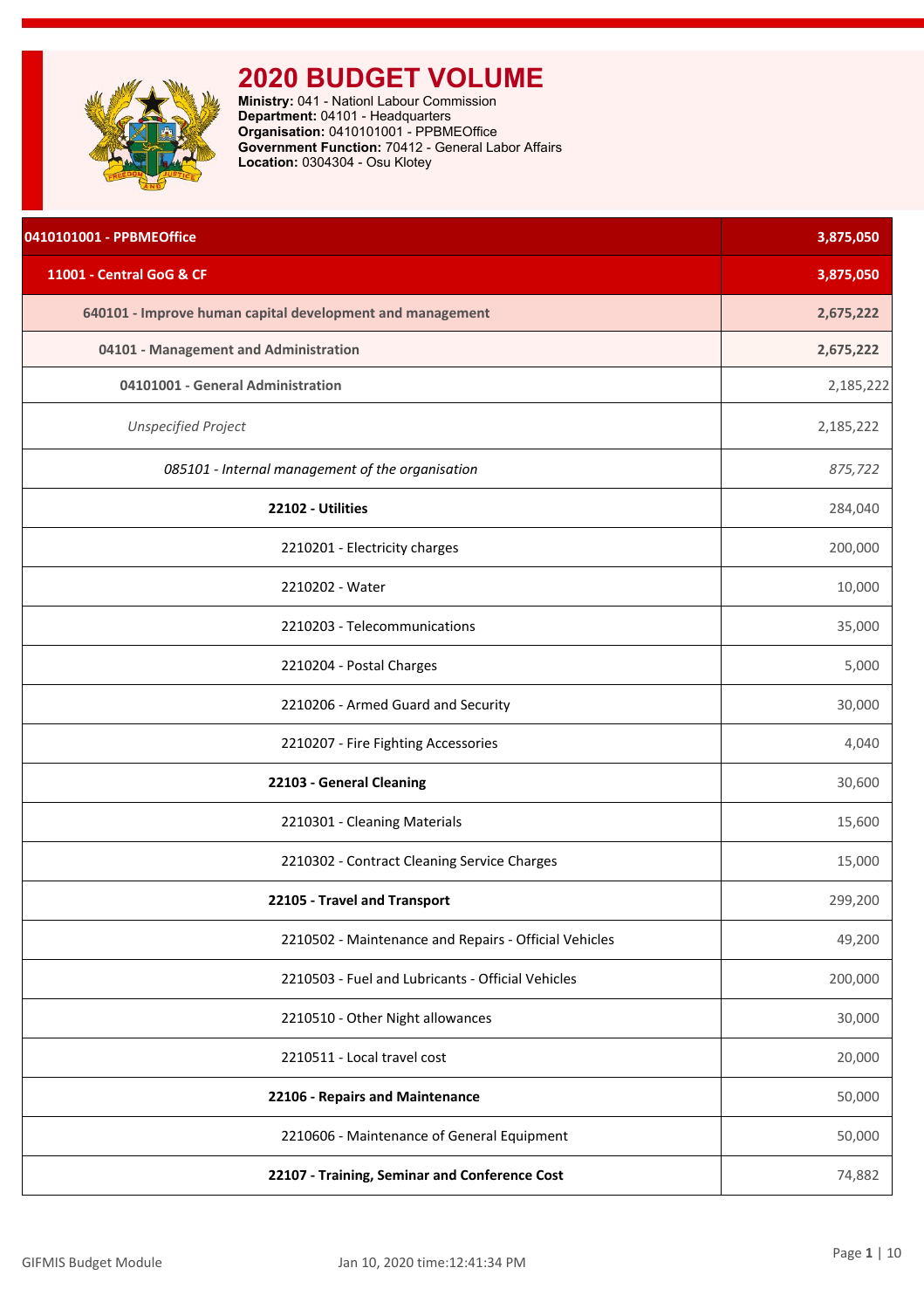

| 2210709 - Seminars/Conferences/Workshops - Domestic             | 74,882  |
|-----------------------------------------------------------------|---------|
| 22108 - Consultancy Expenses                                    | 15,000  |
| 2210801 - Local Consultants Fees                                | 15,000  |
| 27311 - Employer social benefits in cash                        | 70,000  |
| 2731102 - Staff Welfare Expenses                                | 60,000  |
| 2731103 - Refund of Medical Expenses                            | 10,000  |
| 2821 - Current (Miscellaneous other expense) - General Expenses | 52,000  |
| 2821001 - Insurance and compensation                            | 32,000  |
| 2821017 - Refuse Lifting Expenses                               | 20,000  |
| 085102 - Local & international affiliations                     | 25,000  |
| 22107 - Training, Seminar and Conference Cost                   | 25,000  |
| 2210706 - Library and Subscription                              | 25,000  |
| 085103 - Procurement of Office supplies and consumables         | 232,000 |
| 22101 - Materials and Office Consumables                        | 232,000 |
| 2210101 - Printed Material and Stationery                       | 60,000  |
| 2210102 - Office Facilities, Supplies and Accessories           | 52,000  |
| 2210103 - Refreshment Items                                     | 120,000 |
| 085401 - Procurement Plan Preparation                           | 2,500   |
| 22107 - Training, Seminar and Conference Cost                   | 2,500   |
| 2210709 - Seminars/Conferences/Workshops - Domestic             | 2,500   |
| 085402 - Tendering Activities                                   | 50,000  |
| 22107 - Training, Seminar and Conference Cost                   | 50,000  |
| 2210709 - Seminars/Conferences/Workshops - Domestic             | 50,000  |
| 086101 - Software Acquisition and Development                   | 40,000  |
| 31132 - Intangible Fixed Assets                                 | 40,000  |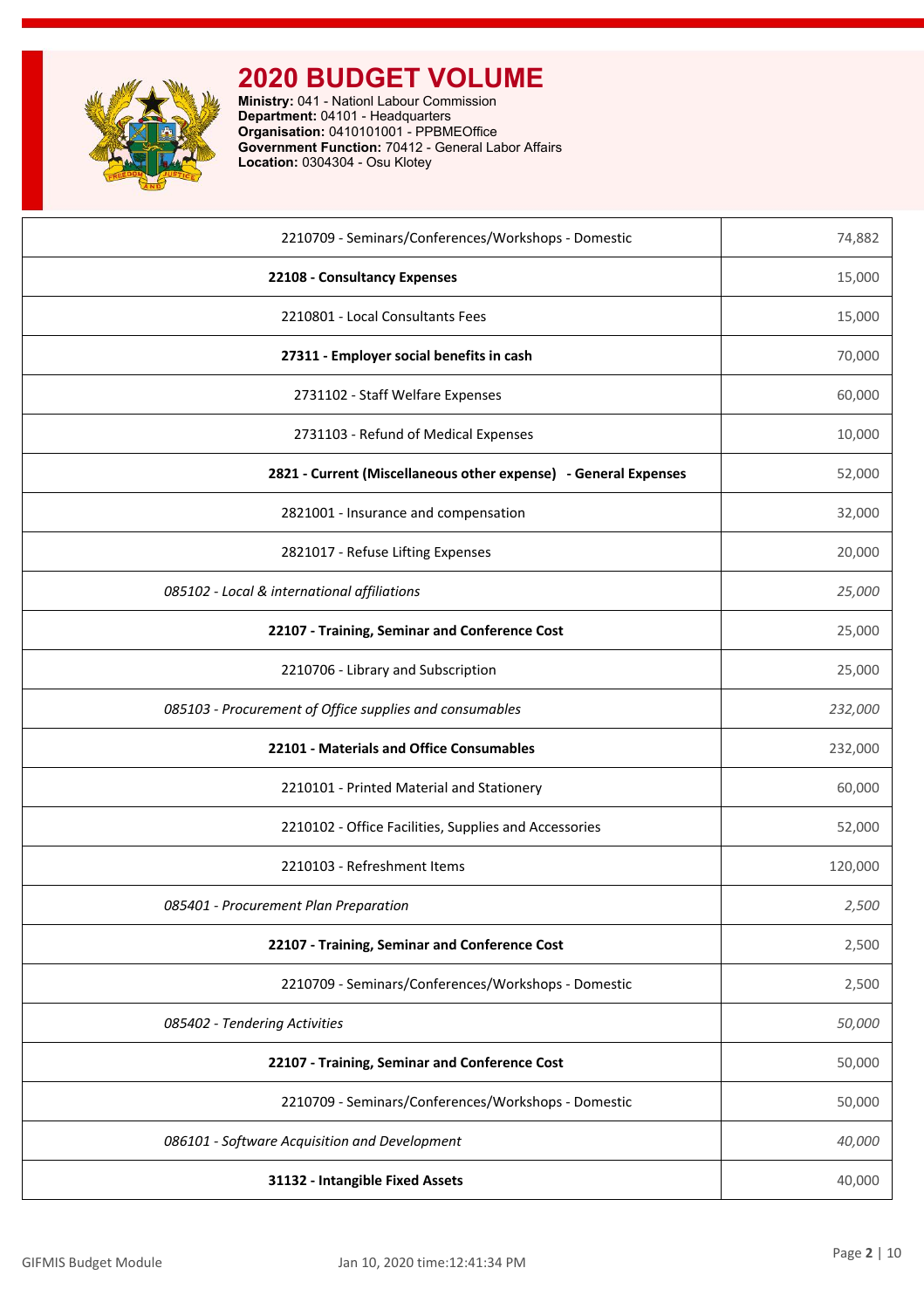

| 3113211 - Computer Software                                                        | 40,000  |
|------------------------------------------------------------------------------------|---------|
| 086102 - Computer hardwares and accessories                                        | 40,000  |
| 31122 - Other machinery and equipment                                              | 40,000  |
| 3112204 - Networking and ICT Equipments                                            | 40,000  |
| 086301 - Maintenance, Rehabilitation, Refurbishment and Upgrade of existing Assets | 50,000  |
| 31112 - Nonresidential buildings                                                   | 50,000  |
| 3111204 - Office Buildings                                                         | 50,000  |
| 086302 - Acquisition of Immovable and Movable Assets                               | 870,000 |
| 31121 - Transport equipment                                                        | 650,000 |
| 3112101 - Motor Vehicle                                                            | 650,000 |
| 31122 - Other machinery and equipment                                              | 220,000 |
| 3112208 - Computers and Accessories                                                | 100,000 |
| 3112211 - Office Equipment                                                         | 50,000  |
| 3112212 - Air Condition                                                            | 70,000  |
| 04101002 - Finance                                                                 | 140,000 |
| <b>Unspecified Project</b>                                                         | 140,000 |
| 085301 - Budget Preparation                                                        | 40,000  |
| 22107 - Training, Seminar and Conference Cost                                      | 40,000  |
| 2210709 - Seminars/Conferences/Workshops - Domestic                                | 40,000  |
| 085302 - Budget Performance Reporting                                              | 40,000  |
| 22107 - Training, Seminar and Conference Cost                                      | 40,000  |
| 2210709 - Seminars/Conferences/Workshops - Domestic                                | 40,000  |
| 085901 - Treasury and Accounting Activities                                        | 10,000  |
| 22107 - Training, Seminar and Conference Cost                                      | 10,000  |
| 2210709 - Seminars/Conferences/Workshops - Domestic                                | 10,000  |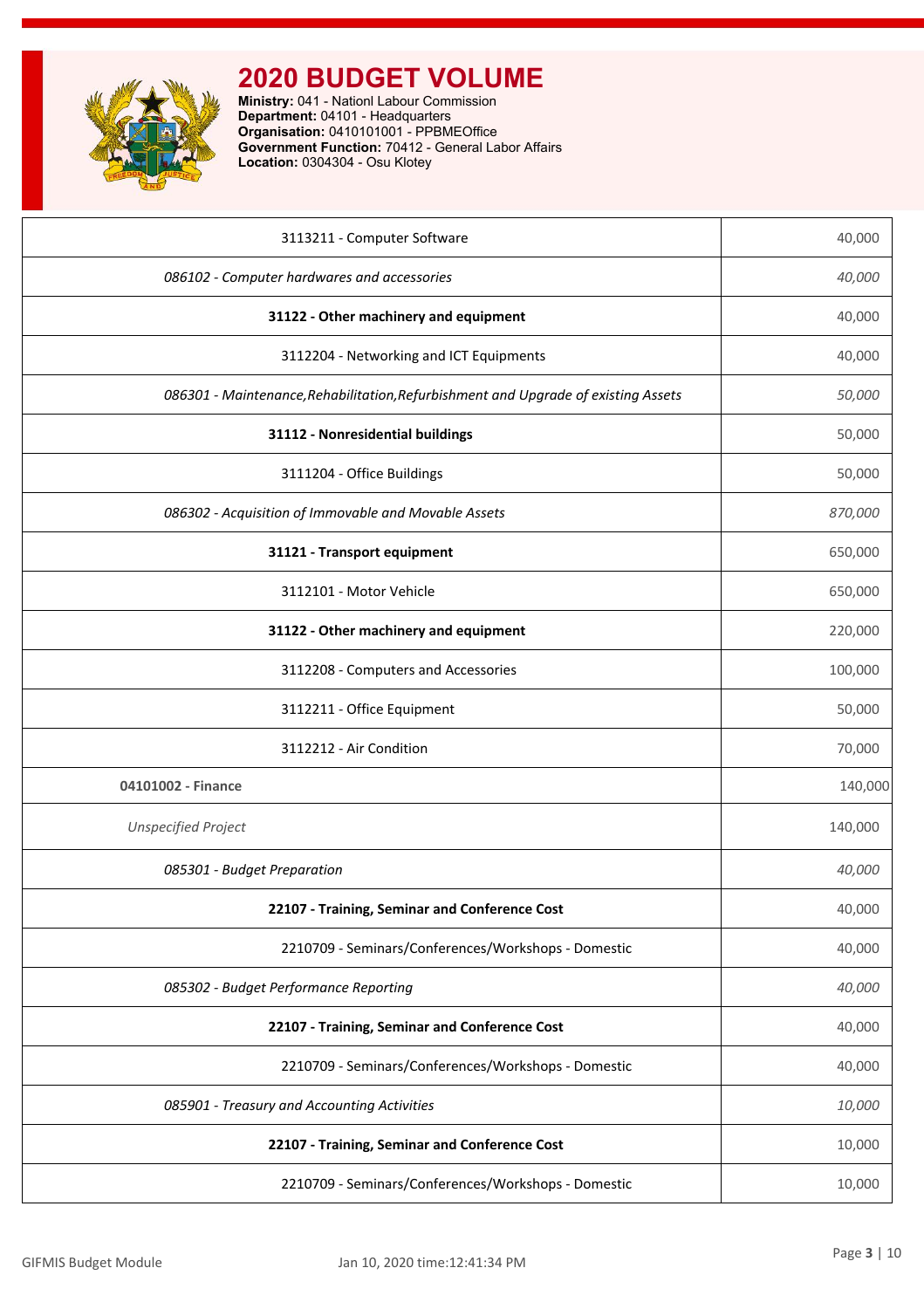| 085903 - Preparation of Financial Reports                         | 50,000  |
|-------------------------------------------------------------------|---------|
| 22107 - Training, Seminar and Conference Cost                     | 50,000  |
| 2210709 - Seminars/Conferences/Workshops - Domestic               | 50,000  |
| 04101003 - Human Resource Management                              | 190,000 |
| <b>Unspecified Project</b>                                        | 190,000 |
| 085203 - Scheme of Service                                        | 20,000  |
| 22107 - Training, Seminar and Conference Cost                     | 20,000  |
| 2210709 - Seminars/Conferences/Workshops - Domestic               | 20,000  |
| 085204 - Recruitment, Placement and Promotions                    | 20,000  |
| 22107 - Training, Seminar and Conference Cost                     | 20,000  |
| 2210709 - Seminars/Conferences/Workshops - Domestic               | 20,000  |
| 085206 - Manpower Skills Development                              | 150,000 |
| 22105 - Travel and Transport                                      | 100,000 |
| 2210514 - Foreign Travel- Per Diem                                | 40,000  |
| 2210515 - Foreign Travel Cost and Expenses                        | 60,000  |
| 22107 - Training, Seminar and Conference Cost                     | 50,000  |
| 2210710 - Staff Development                                       | 50,000  |
| 04101004 - Policy Planning; Budgeting; Monitoring And Evaluation  | 40,000  |
| <b>Unspecified Project</b>                                        | 40,000  |
| 085603 - Policies and Programme Review Activities                 | 40,000  |
| 22107 - Training, Seminar and Conference Cost                     | 40,000  |
| 2210709 - Seminars/Conferences/Workshops - Domestic               | 40,000  |
| 04101005 - Statistics; Research; Information And Public Relations | 80,000  |
| <b>Unspecified Project</b>                                        | 80,000  |
| 086203 - Information, Education and Communication                 | 80,000  |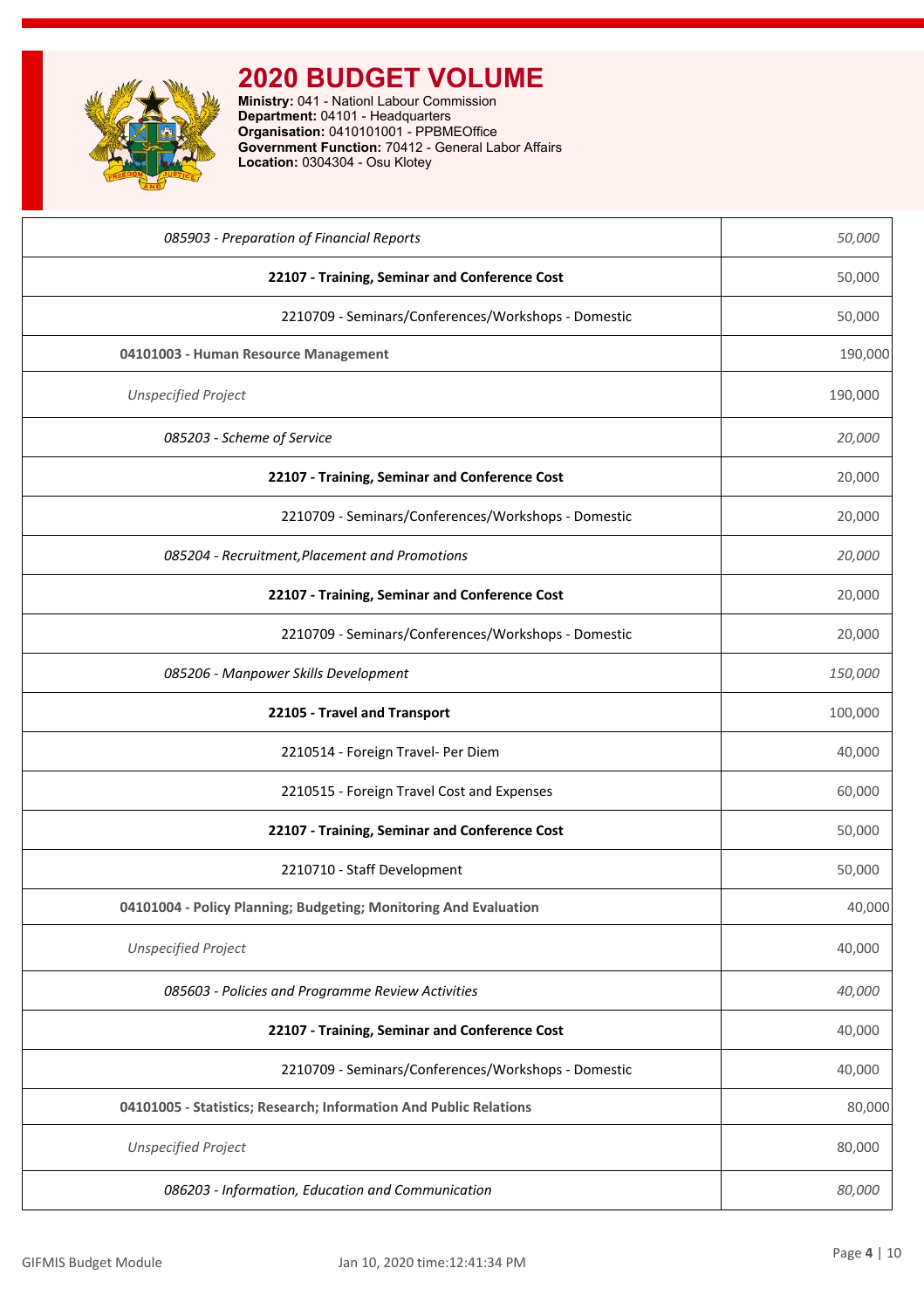

| 22107 - Training, Seminar and Conference Cost       | 80,000    |
|-----------------------------------------------------|-----------|
| 2210709 - Seminars/Conferences/Workshops - Domestic | 80,000    |
| 04101006 - Internal Audit                           | 40,000    |
| <b>Unspecified Project</b>                          | 40,000    |
| 085501 - Internal Audit Operations                  | 40,000    |
| 22107 - Training, Seminar and Conference Cost       | 40,000    |
| 2210709 - Seminars/Conferences/Workshops - Domestic | 40,000    |
| <b>Unspecified Policy</b>                           | 1,199,828 |
| 04101 - Management and Administration               | 1,199,828 |
| 04101001 - General Administration                   | 758,993   |
| <b>Unspecified Project</b>                          | 758,993   |
| <b>Unspecified Operations</b>                       | 758,993   |
| 2111001 - Established Post                          | 572,884   |
| 21112 - Other Allowances                            | 186,109   |
| 2111203 - Car Maintenance Allowance                 | 7,560     |
| 2111213 - Watchman Allowance                        | 19,253    |
| 2111227 - Clothing Allowance                        | 11,810    |
| 2111233 - Entertainment Allowance                   | 11,810    |
| 2111234 - Fuel Allowance                            | 40,370    |
| 2111236 - Housing Subsidy/Allowance                 | 20,177    |
| 2111238 - Overtime Allowance                        | 39,478    |
| 2111245 - Domestic Servants Allowance               | 22,042    |
| 2111247 - Utility Allowance                         | 13,608    |
| 04101002 - Finance                                  | 77,845    |
| <b>Unspecified Project</b>                          | 77,845    |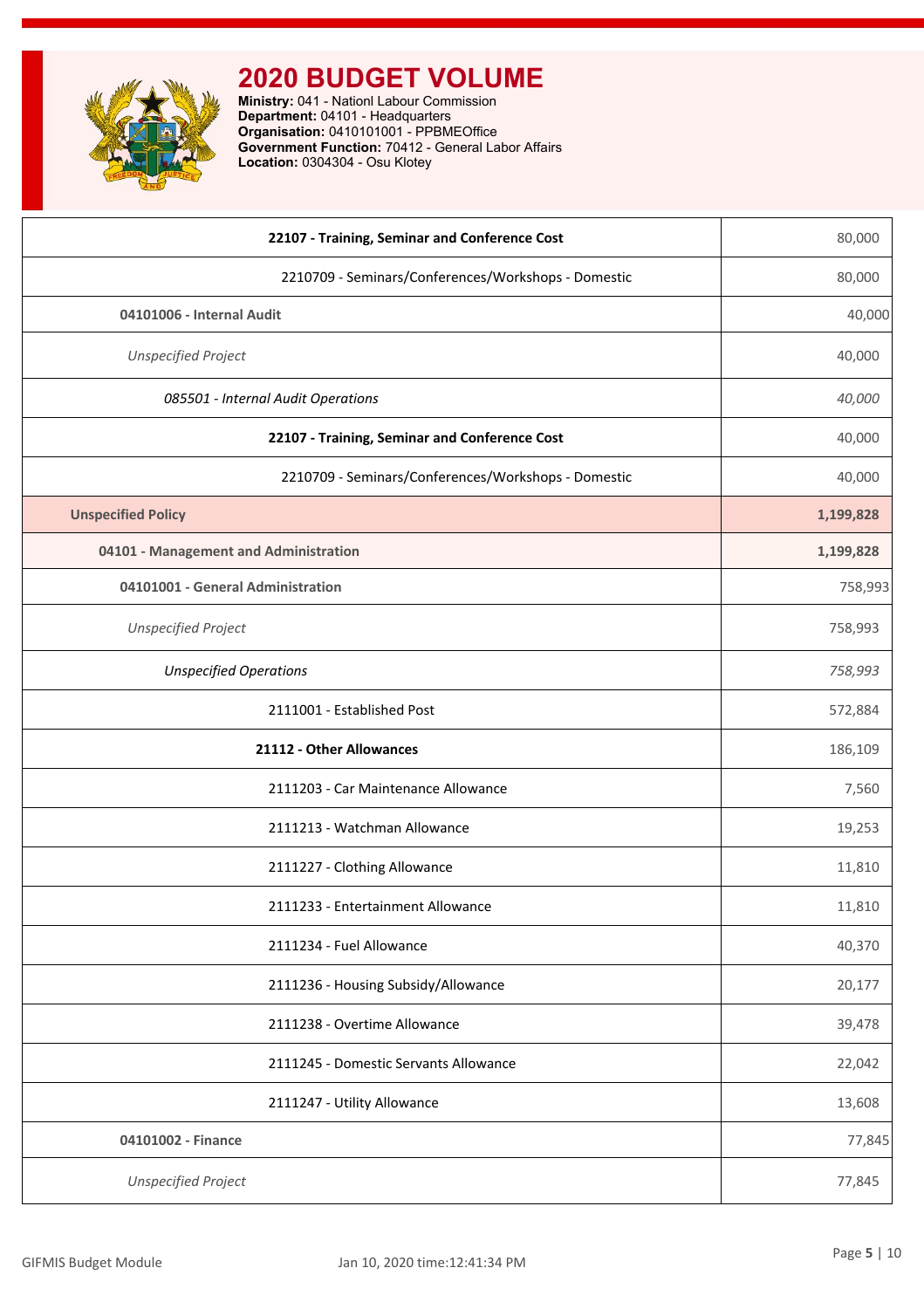

| <b>Unspecified Operations</b>                                     | 77,845  |
|-------------------------------------------------------------------|---------|
| 2111001 - Established Post                                        | 75,325  |
| 21112 - Other Allowances                                          | 2,520   |
| 2111203 - Car Maintenance Allowance                               | 2,520   |
| 04101003 - Human Resource Management                              | 229,411 |
| <b>Unspecified Project</b>                                        | 229,411 |
| <b>Unspecified Operations</b>                                     | 229,411 |
| 2111001 - Established Post                                        | 61,611  |
| 21112 - Other Allowances                                          | 167,800 |
| 2111203 - Car Maintenance Allowance                               | 5,040   |
| 2111204 - Bereavement Allowance                                   | 5,000   |
| 2111223 - Basic PE Related Allowances                             | 157,760 |
| 04101004 - Policy Planning; Budgeting; Monitoring And Evaluation  | 62,148  |
| <b>Unspecified Project</b>                                        | 62,148  |
| <b>Unspecified Operations</b>                                     | 62,148  |
| 2111001 - Established Post                                        | 57,108  |
| 21112 - Other Allowances                                          | 5,040   |
| 2111203 - Car Maintenance Allowance                               | 5,040   |
| 04101005 - Statistics; Research; Information And Public Relations | 35,277  |
| <b>Unspecified Project</b>                                        | 35,277  |
| <b>Unspecified Operations</b>                                     | 35,277  |
| 2111001 - Established Post                                        | 35,277  |
| 04101006 - Internal Audit                                         | 36,154  |
| <b>Unspecified Project</b>                                        | 36,154  |
| <b>Unspecified Operations</b>                                     | 36,154  |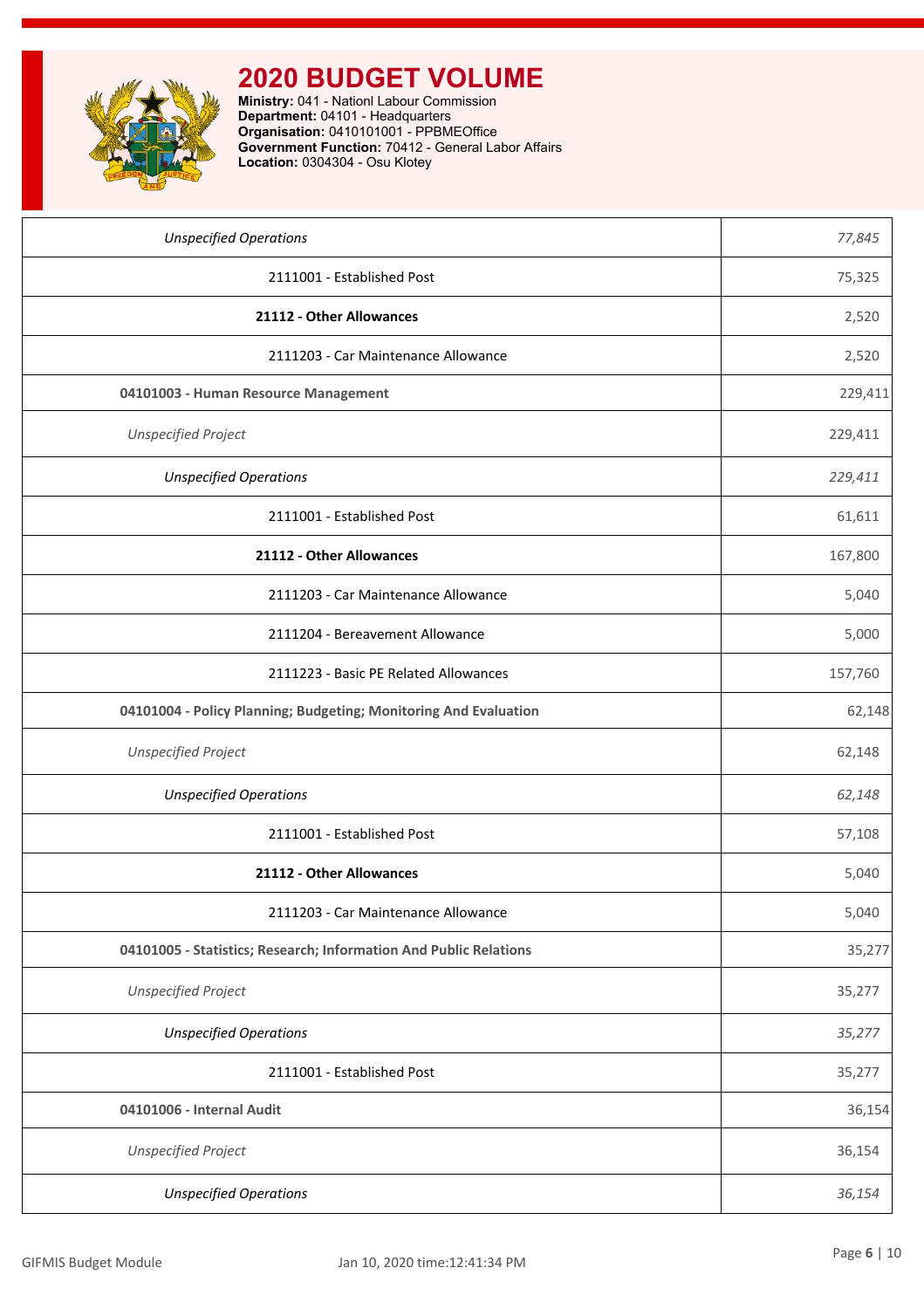

**Ministry:** 041 - Nationl Labour Commission **Department:** 04101 - Headquarters **Organisation:** 0410101001 - PPBMEOffice **Government Function:** 70412 - General Labor Affairs **Location:** 0304304 - Osu Klotey

**2111001 - Established Post** 36,154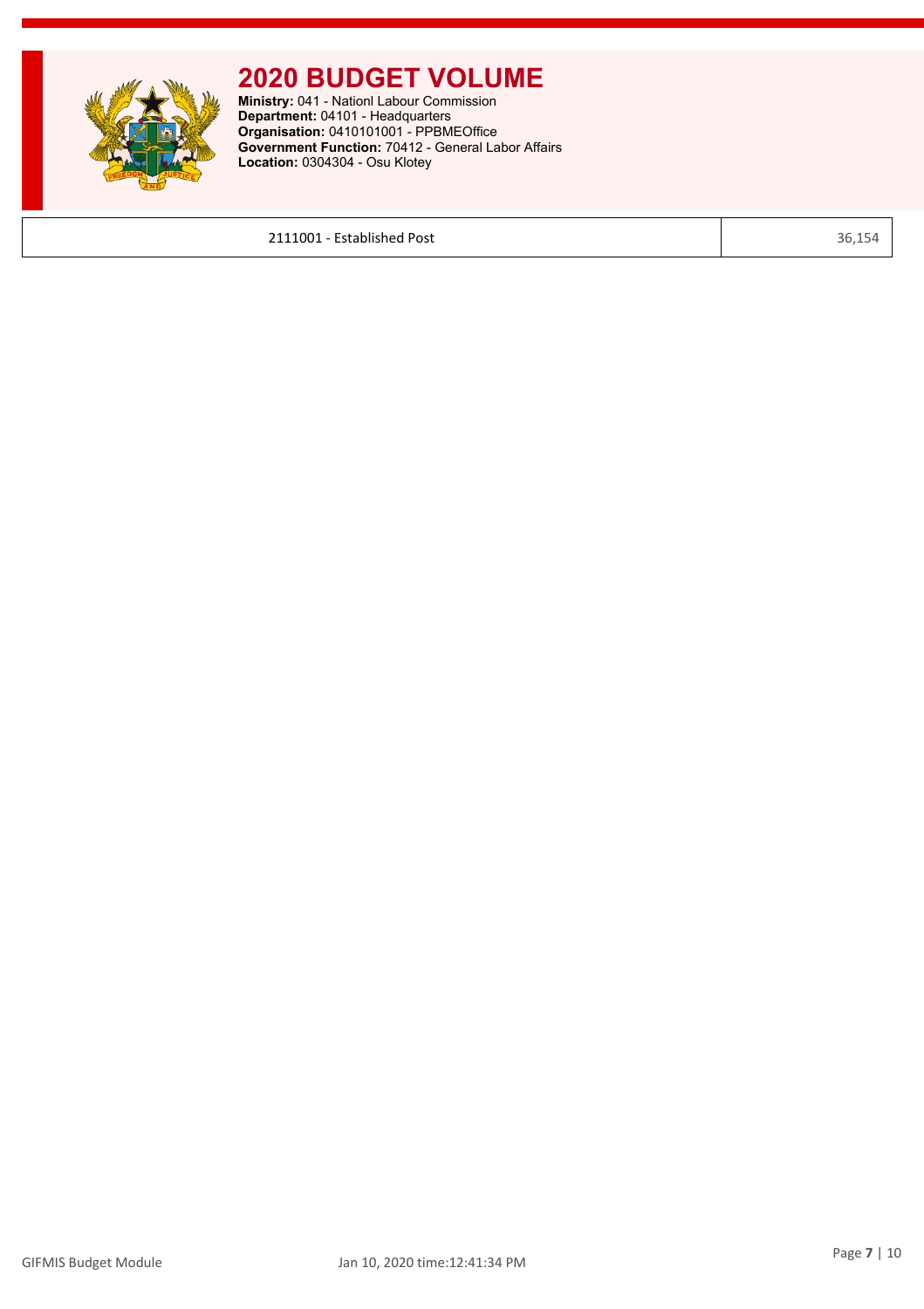<span id="page-8-0"></span>

| 0410102001 - Human Resource Development Office            | 2,683,073 |
|-----------------------------------------------------------|-----------|
| 11001 - Central GoG & CF                                  | 2,683,073 |
| 640101 - Improve human capital development and management | 664,000   |
| 04101 - Management and Administration                     | 494,000   |
| 04101001 - General Administration                         | 494,000   |
| 4410114-Regional Offices Improvement                      | 494,000   |
| 041001 - Industrial Dispute Resolution                    | 120,000   |
| 22107 - Training, Seminar and Conference Cost             | 120,000   |
| 2210709 - Seminars/Conferences/Workshops - Domestic       | 120,000   |
| 085101 - Internal management of the organisation          | 294,000   |
| 22102 - Utilities                                         | 50,000    |
| 2210201 - Electricity charges                             | 40,000    |
| 2210202 - Water                                           | 6,000     |
| 2210204 - Postal Charges                                  | 4,000     |
| 22103 - General Cleaning                                  | 20,000    |
| 2210301 - Cleaning Materials                              | 20,000    |
| 22104 - Rentals/Lease                                     | 144,000   |
| 2210405 - Rental of Land and Buildings                    | 144,000   |
| 22105 - Travel and Transport                              | 80,000    |
| 2210502 - Maintenance and Repairs - Official Vehicles     | 40,000    |
| 2210503 - Fuel and Lubricants - Official Vehicles         | 40,000    |
| 085103 - Procurement of Office supplies and consumables   | 40,000    |
| 22107 - Training, Seminar and Conference Cost             | 40,000    |
| 2210708 - Refreshments                                    | 40,000    |
| 085206 - Manpower Skills Development                      | 40,000    |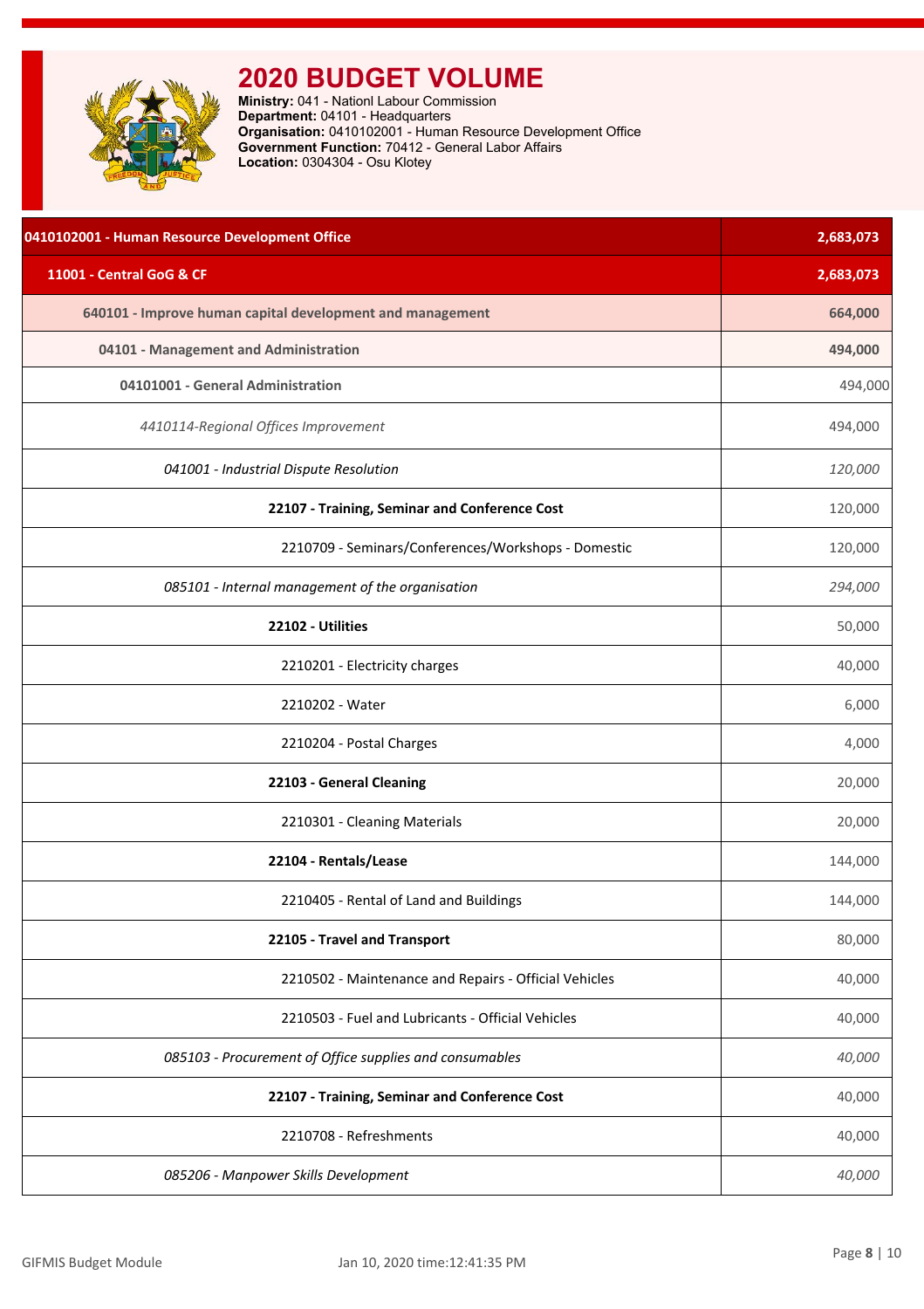

| 22107 - Training, Seminar and Conference Cost                              | 40,000    |
|----------------------------------------------------------------------------|-----------|
| 2210710 - Staff Development                                                | 40,000    |
| 04102 - Labour Dispute Resolution                                          | 170,000   |
| 04102001 - Facilitation; Mediation And Arbitration                         | 80,000    |
| <b>Unspecified Project</b>                                                 | 80,000    |
| 041001 - Industrial Dispute Resolution                                     | 80,000    |
| 22107 - Training, Seminar and Conference Cost                              | 70,000    |
| 2210709 - Seminars/Conferences/Workshops - Domestic                        | 70,000    |
| 27311 - Employer social benefits in cash                                   | 10,000    |
| 2731101 - Workman compensation                                             | 10,000    |
| 04102002 - Prosecutions; Enforcement and Compliance.                       | 90,000    |
| <b>Unspecified Project</b>                                                 | 90,000    |
| 041002 - Education, Prosecution, Enforcement and Compliance of Labour Laws | 90,000    |
| 22107 - Training, Seminar and Conference Cost                              | 70,000    |
| 2210709 - Seminars/Conferences/Workshops - Domestic                        | 70,000    |
| 2821 - Current (Miscellaneous other expense) - General Expenses            | 20,000    |
| 2821007 - Court Expenses                                                   | 20,000    |
| <b>Unspecified Policy</b>                                                  | 2,019,073 |
| 04102 - Labour Dispute Resolution                                          | 2,019,073 |
| 04102001 - Facilitation; Mediation And Arbitration                         | 572,659   |
| <b>Unspecified Project</b>                                                 | 572,659   |
| <b>Unspecified Operations</b>                                              | 572,659   |
| 2111001 - Established Post                                                 | 476,964   |
| 21112 - Other Allowances                                                   | 95,695    |
| 2111203 - Car Maintenance Allowance                                        | 7,560     |